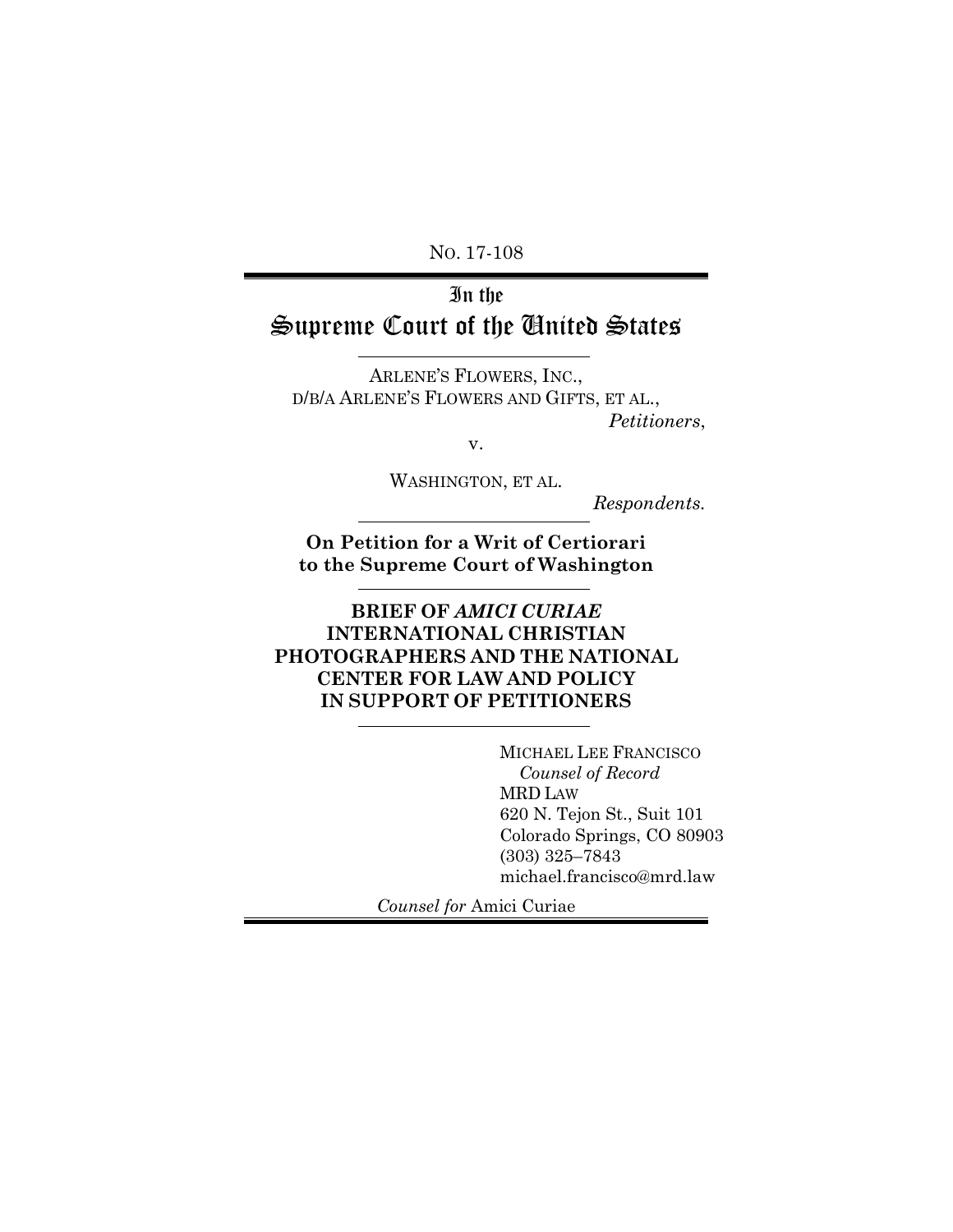## **TABLE OF CONTENTS**

| I. The Washington Supreme Court's Opinion<br>Undermines the Rights of Citizens and                                                    |
|---------------------------------------------------------------------------------------------------------------------------------------|
| A. The lower court's decision will curtail the<br>rights of Christian photographers who<br>have a religious conviction that precludes |
| B. The lower court decision will curtail the<br>rights of many citizens and businesses, not                                           |
| C. Wedding photography is the artistic<br>expression of the photographer and thus<br>protected by the First Amendment7                |
| II. Washington has undermined broadly-held                                                                                            |
| A. Robust Free Speech protections outside the<br>expressive conduct cases prohibit<br>Washington State from compelling the            |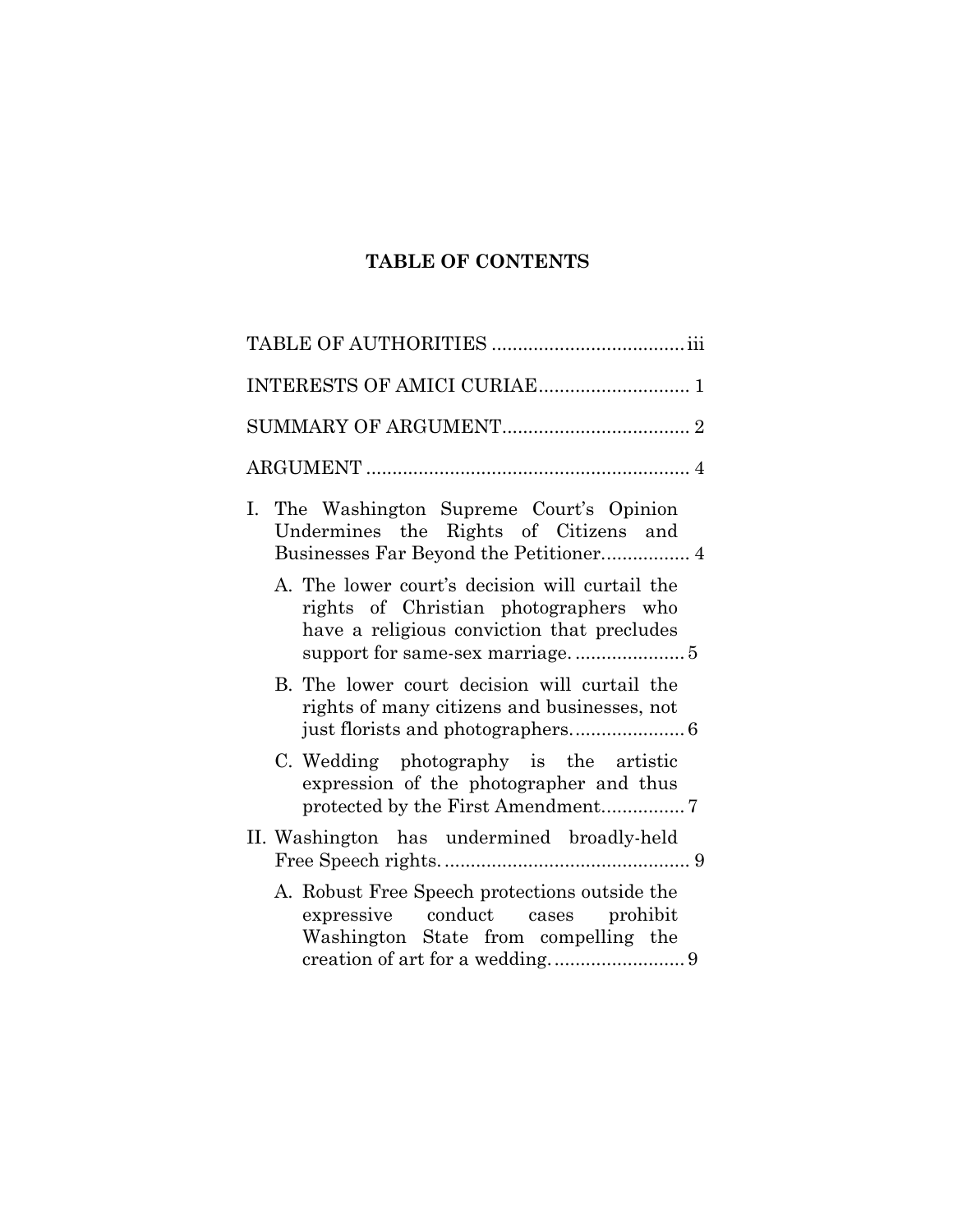| B. Even if viewed as expressive conduct,  |  |  |  |                                     |  |
|-------------------------------------------|--|--|--|-------------------------------------|--|
| Petitioner's artistic creations are fully |  |  |  |                                     |  |
|                                           |  |  |  | protected by the First Amendment 13 |  |
|                                           |  |  |  |                                     |  |

ii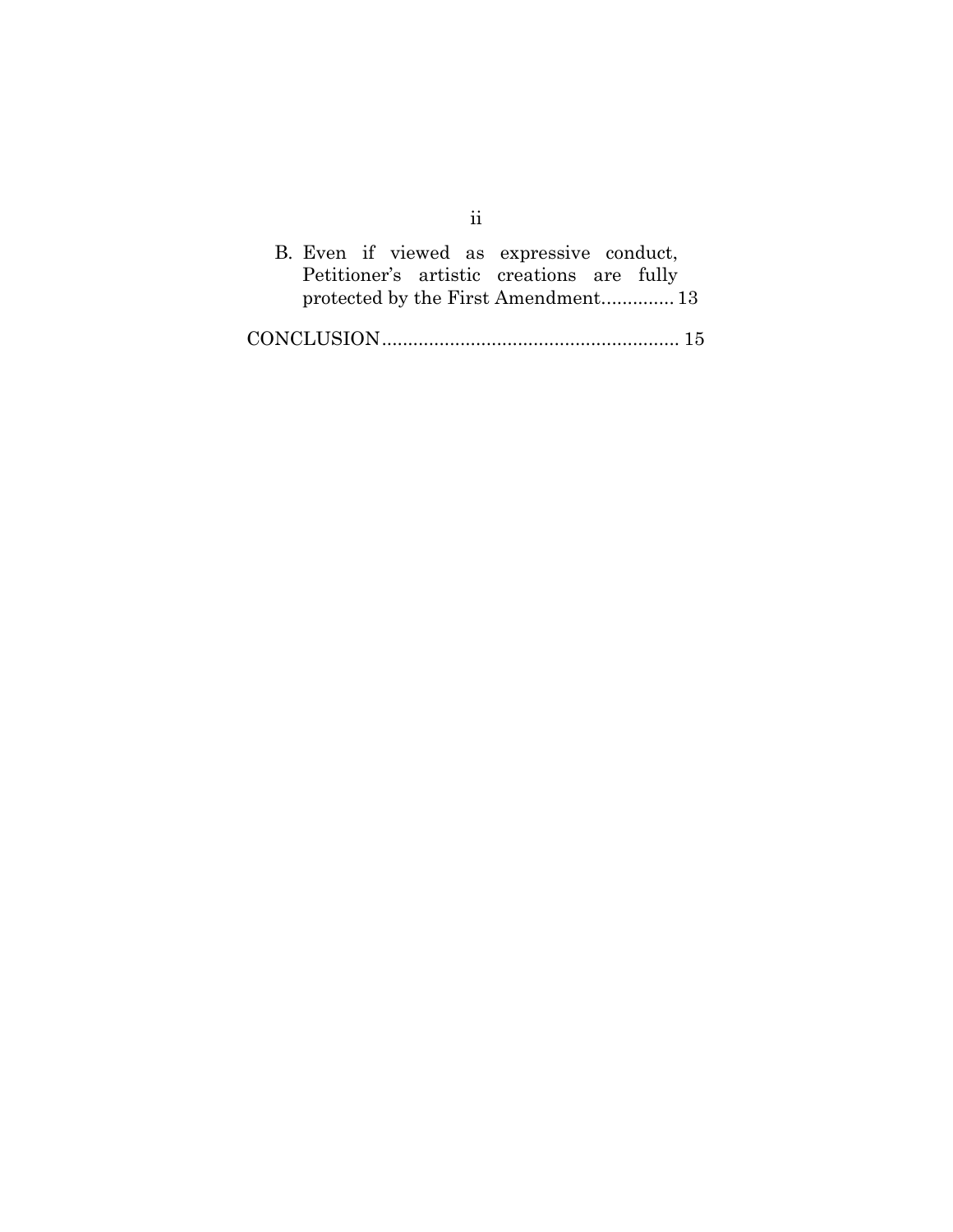## **TABLE OF AUTHORITIES**

## **Cases**

| Craig v. Masterpiece Cakeshop,                                                                             |
|------------------------------------------------------------------------------------------------------------|
| 2015 COA 112 (Colo. Ct. App, Aug. 13, 2013), cert.                                                         |
| Cressman v. Thompson,<br>798 F.3d 938 (10th Cir. 2015)  11                                                 |
| Elane Photography v. Willock,                                                                              |
| Hurley v. Irish-American Gay, Lesbian & Bisexual<br>Group of Boston,<br>515 U.S. 557 (1995) 11, 12, 13, 14 |
| Kaplan v. California,                                                                                      |
| Miami Herald Publ'g Co. v. Tornillo,                                                                       |
| Nat'l Endowment for the Arts v. Finley,                                                                    |
| Obergefell v. Hodges,                                                                                      |
| Rumsfeld v. Forum for Academic & Institutional<br>Rights, Inc.,                                            |
| Spence v. Washington,                                                                                      |
| Texas v. Johnson,                                                                                          |

iii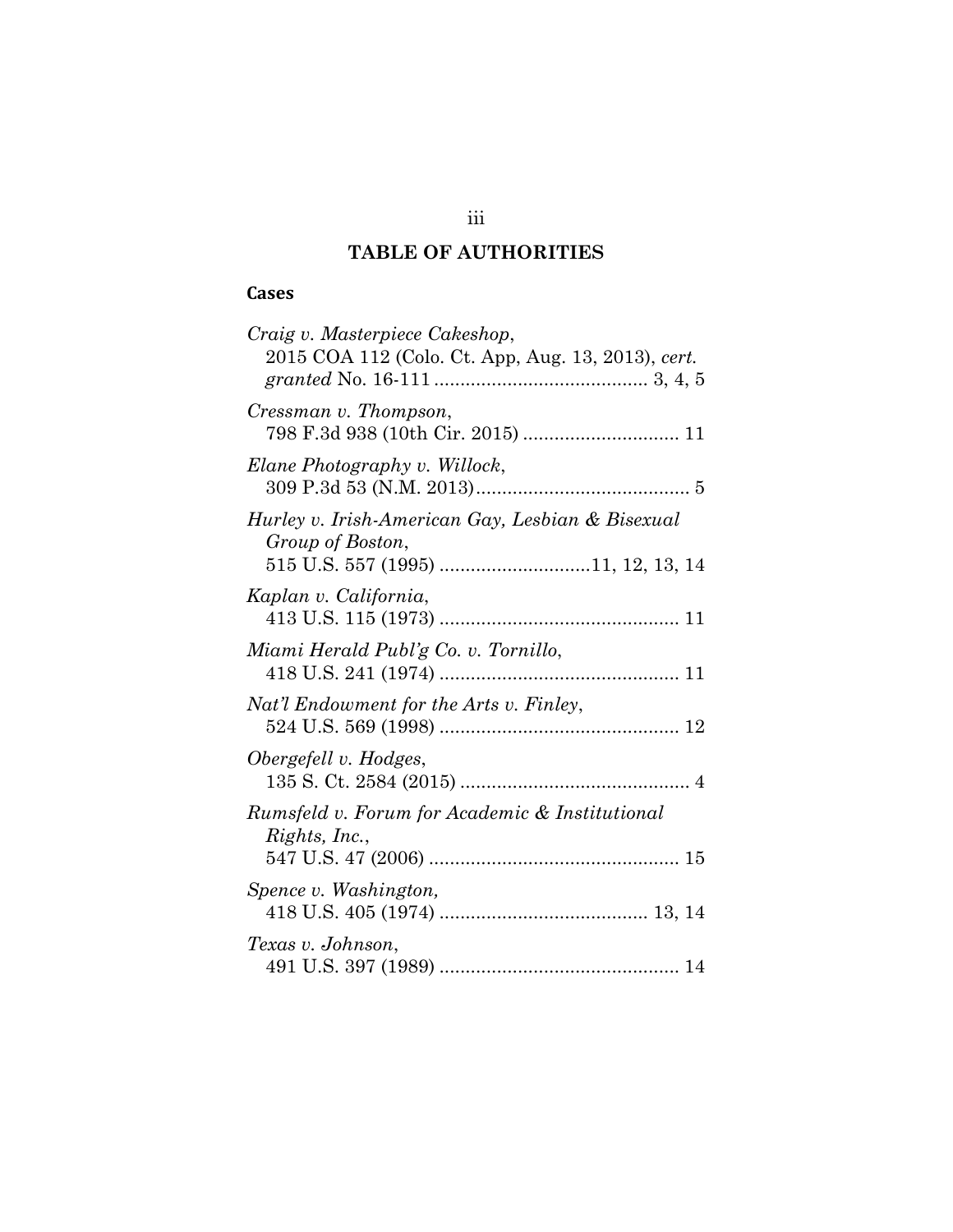| United States v. Windsor,                                    |
|--------------------------------------------------------------|
| W. Va. Bd. of Educ. v. Barnette,                             |
| Walker v. Texas Div., Sons of Confederate Veterans,<br>Inc., |
| Ward v. Rock Against Racism,                                 |
| Wooley v. Maynard,                                           |

## **Other Authorities**

| Beaumont Newhall, The History of Photography (5th                                          |  |
|--------------------------------------------------------------------------------------------|--|
| Bill Hurter, The Best of Wedding Photojournalism                                           |  |
| Bruce Barnbaum, The Art of Photography: An<br>Approach to Personal Expression (1st ed. 5th |  |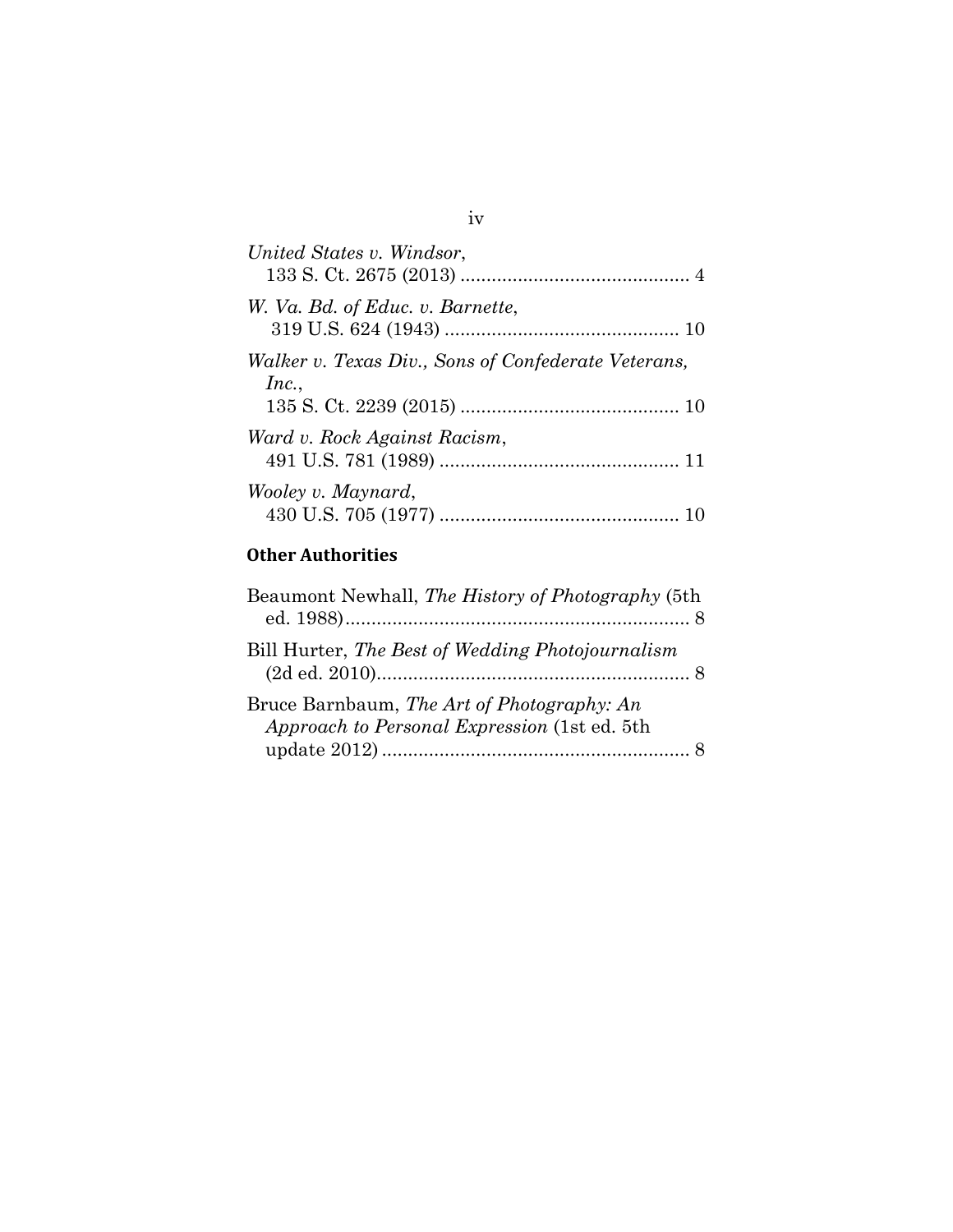#### **INTERESTS OF AMICI CURIAE[1](#page-5-0)**

The International Christian Photographers ("ICP") is an association of like-minded photographers who believe their faith influences how they practice the art of photography. Founded almost thirty years ago, the association has had members in every state, as well as members from several countries around the world.

As an association of Christian photographers, the ICP has a unique understanding of how photography tells stories and expresses powerful messages to clients and the world alike. The ICP represents members with a wide range of photography experience, including weddings, portraits, newborns, and landscapes, to name a few subjects. This allows the ICP to provide a rich perspective regarding photography as a unique form of expression. It also knows well the practice of many individuals and photographers who integrate faith principles with business services.

Of particular relevance to this case, ICP members often work in wedding photography. The ICP has an interest in protecting the First Amendment rights of photographers to be free from

<span id="page-5-0"></span><sup>&</sup>lt;sup>1</sup> In accordance with Rule 37.6, no counsel for a party authored this brief in whole or in part, nor did any person or entity, other than amici and their counsel, make a monetary contribution to the preparation or submission of this brief. The parties consented to this filing. Their letters of consent are on file with the Clerk as required by Rule 37.2(a). The Parties have been timely notified of the intent to file this amici curiae brief. *See* Rule 37.2.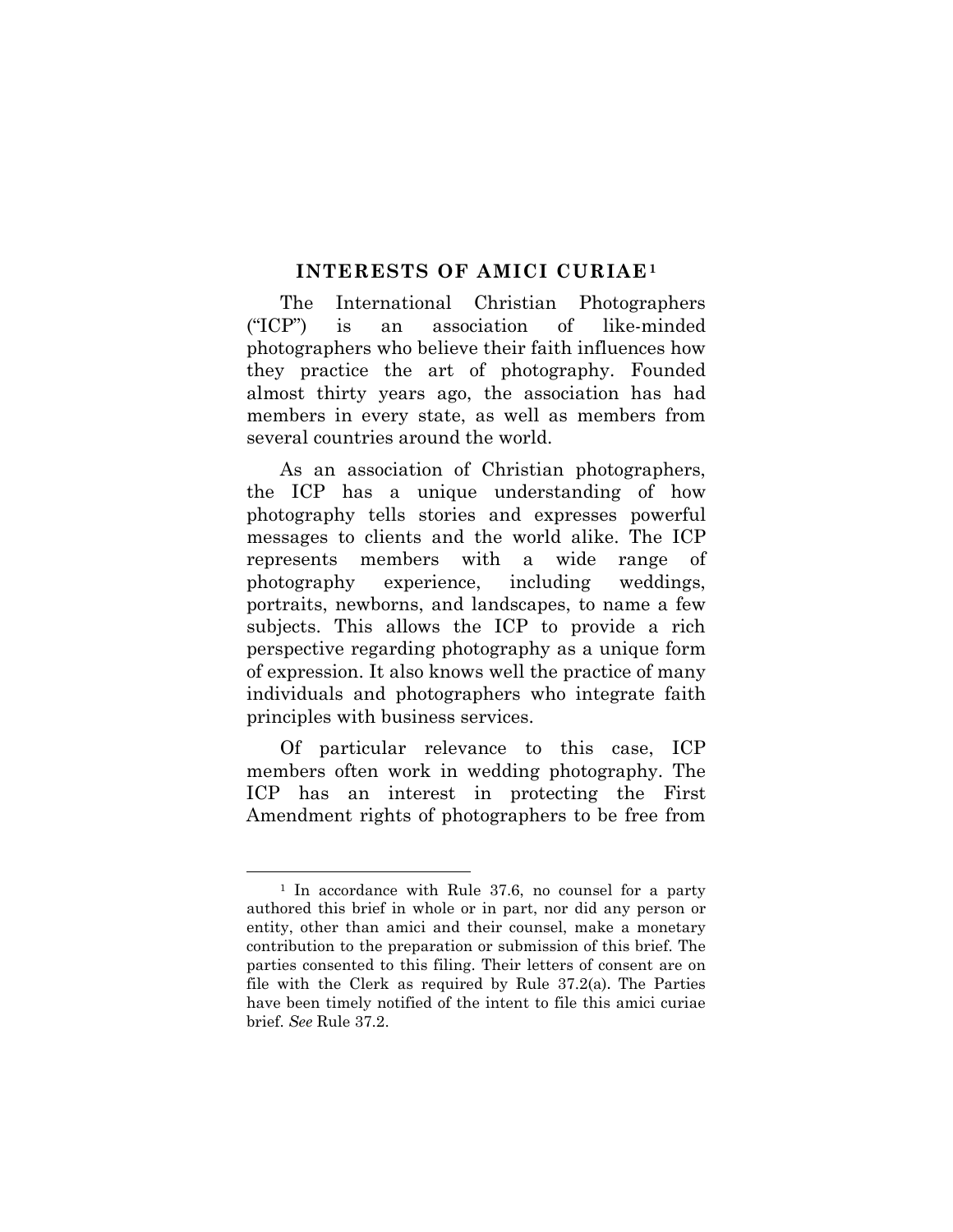compelled speech as well as the freedom to exercise religion without undue government interference.

The ICP's members are diverse and some may not hold a religious objection to photographing a same-sex wedding or celebration. The association is united, however, on each photographer having the right to act consistent with their sincere religious convictions on this developing and, often, emotionally-charged issue. The ICP's voice will assist the court in the evaluation of the free speech and free exercise rights raised by Arlene's Flowers' petition for certiorari.

The National Center for Law and Policy ("NCLP") is a non-profit legal and public policy advocacy organization that has, since its inception, promoted and defended constitutionally protected rights of conscience and religious freedom in the courts and culture. The NCLP is deeply concerned about the future of religious freedom in the United States, including the growing threat state antidiscrimination statutes pose to the constitutionally protected liberties of individuals, groups, and organizations to believe, express, and live out their religious faith, free from the oppressive burden of coercive government control.

#### **SUMMARY OF ARGUMENT**

The sincerely held religious beliefs of the Petitioner that preclude someone from participating in a same-sex wedding ceremony are broadly held. Many Christian photographers, for example, likewise have religiously grounded objections to being compelled to participate in a same-sex wedding ceremony or celebration. The conflict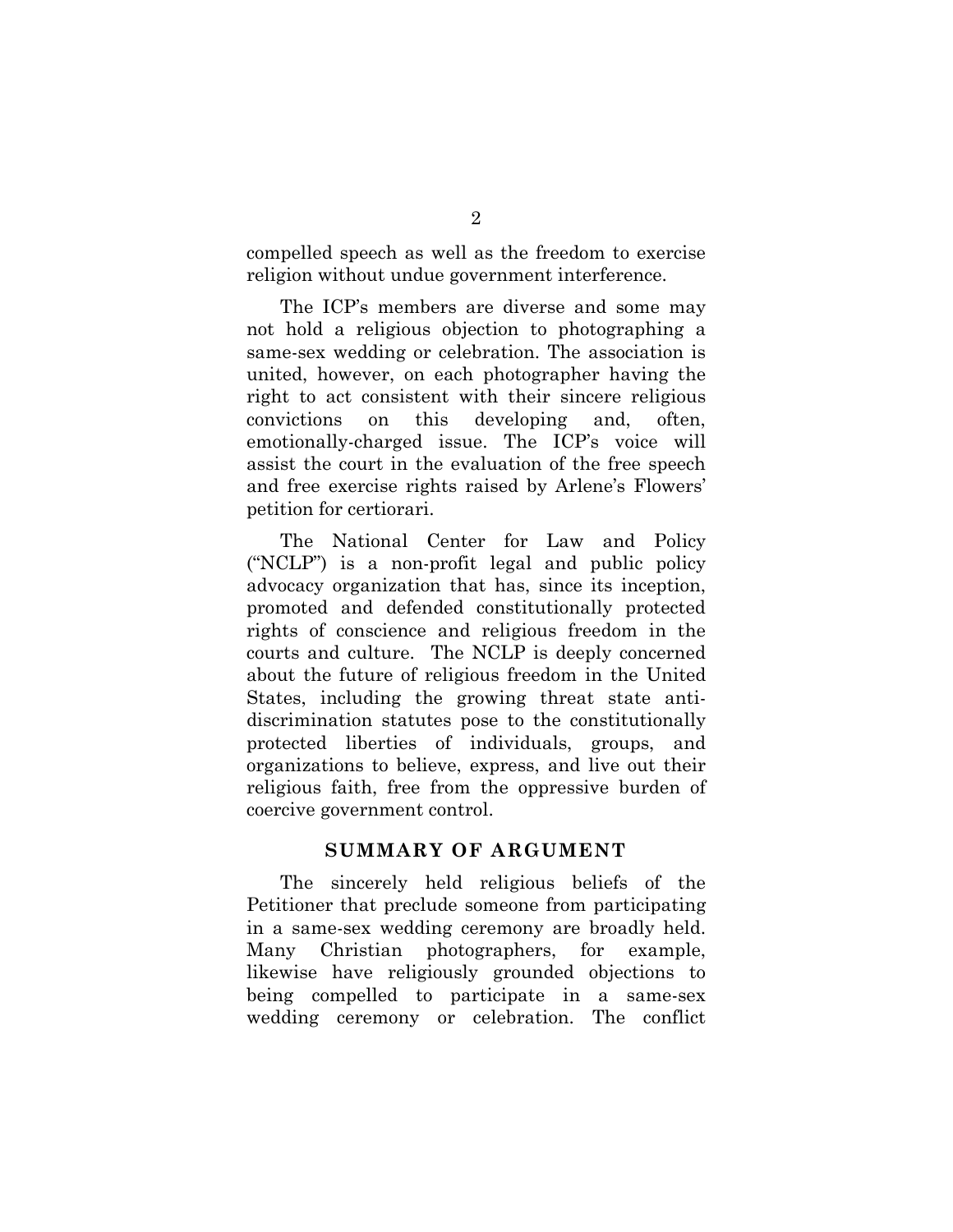between religious believers and public accommodations laws has become increasingly common. There is no need for the issue to percolate any longer.

The ability of many religious citizens to participate in the wedding service provider industry will be imperiled if the Washington Supreme Court decision is not reviewed separately or in conjunction with the pending *Masterpiece Cakeshop* case. As an example, wedding photography is a well-recognized form of artistic creation subject to First Amendment protection. The artistic skill of a photographer figures prominently in the reasons any prospective customer selects a wedding photographer.

Unfortunately, the Washington Supreme Court failed to protect the Free Speech rights of the Petitioner by failing to follow the correct First Amendment doctrine and instead minimizing the artistic value of Petitioner's custom floral arrangements by applying out-moded case law regarding anti-war protest conduct, not artistic expression. The proper First Amendment protection for artistic creation should preclude the State of Washington from compelling the Petitioner to create art in these circumstances. The expressive conduct cases from this Court, in contrast, entail the Free Speech rights for certain conduct, not those creative endeavors, such as custom floral arrangements, that result in a lasting, communicative form (*e.g.*, floral arrangements). Regardless, even under the narrower expressive conduct cases, the Petitioner's activity should have been protected Free Speech activity. The lower court decision should be reviewed and reversed, either in conjunction with the similar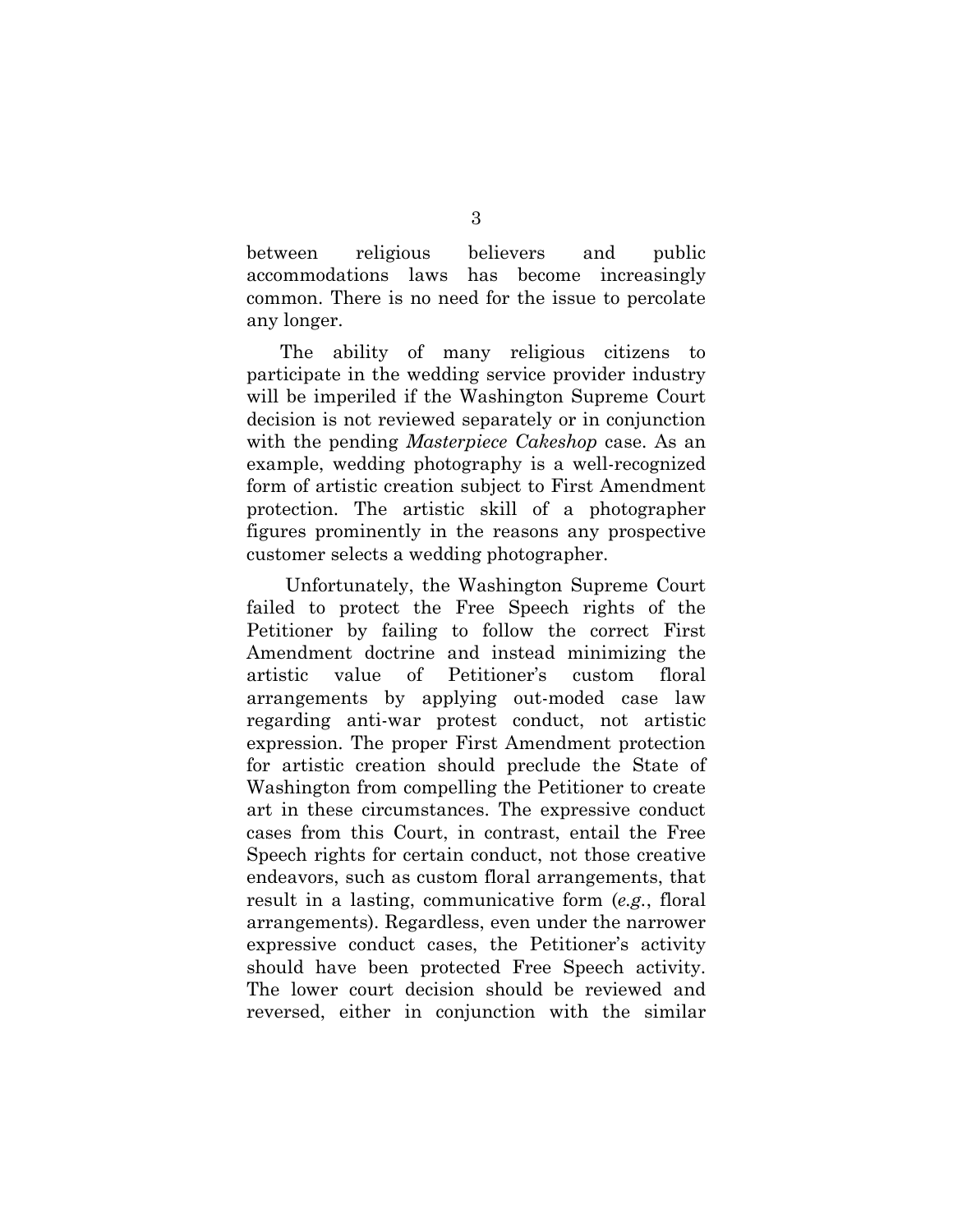lower court decision in *Masterpiece Cakeshop* or independently.

#### **ARGUMENT**

### **I. The Washington Supreme Court's Opinion Undermines the Rights of Citizens and Businesses Far Beyond the Petitioner.**

Applying Washington's public accommodations law to force Arlene's Flowers to participate in samesex wedding celebrations calls into question the right of many other citizens who desire to act and speak consistent with their conscience. Photographers, in particular, are vulnerable to the same conflict in this case: namely, the use of public accommodations laws to force unwilling citizens to speak and act against their beliefs.

Without a doubt, the decisions in *United States v. Windsor*, 133 S. Ct. 2675 (2013) and *Obergefell v. Hodges*, 135 S. Ct. 2584 (2015) have recognized new rights for same-sex couples to receive state marriage licenses as well as the rights and benefits of marriage under state and federal law. Those rights are not at issue here. Instead, the rights at issue are those of citizens with deeply held beliefs who simply wish to be free from compulsion in creating art in violation of their conscience.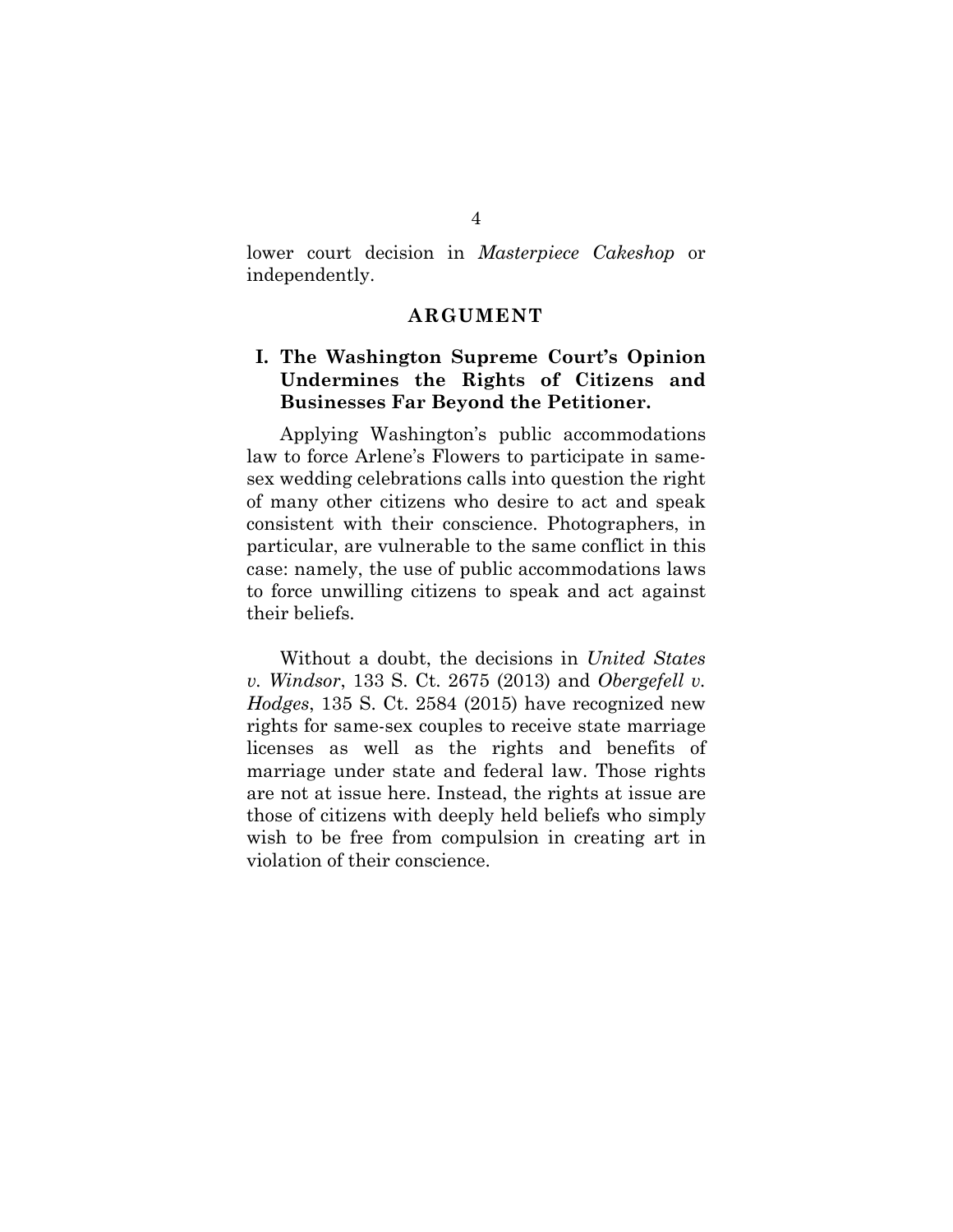## **A. The lower court's decision will curtail the rights of Christian photographers who have a religious conviction that precludes support for same-sex marriage.**

The state high court's decision will be applied to many other businesses and individuals engaged in the wedding service industry who have religious convictions that interfere with their ability to participate in same-sex weddings or celebrations. For the ICP members who engage in wedding photography, this is not mere speculation. For instance, the Colorado court of appeals in *Craig v. Masterpiece Cakeshop*, 2015 COA 112, ¶¶ 35, 40, 65, 68 (Colo. Ct. App, Aug. 13, 2013), *cert. granted* No. 16-111, relied, repeatedly, on *Elane Photography v. Willock*, 309 P.3d 53 (N.M. 2013), a similar public accommodation case from New Mexico that resulted in a Christian photographer being found in violation of the law for declining to photograph a same-sex wedding. The Colorado court endorsed the holding and reasoning of *Elane Photography*, leaving no doubt that the decision will influence the way Christian photographers operate in Colorado. *Id.*

The lower court decisions in this case and in *Masterpiece Cakeshop* will provide a roadmap for litigation against Christian photographers who are bound by religious conviction not to photograph a same-sex wedding ceremony or celebration. The core facts in this case cannot be limited to the parties and circumstances. The same scenario could have just as easily arisen from a Christian photographer who happens to hold similar religious convictions to those of the owner of Arlene's Flowers.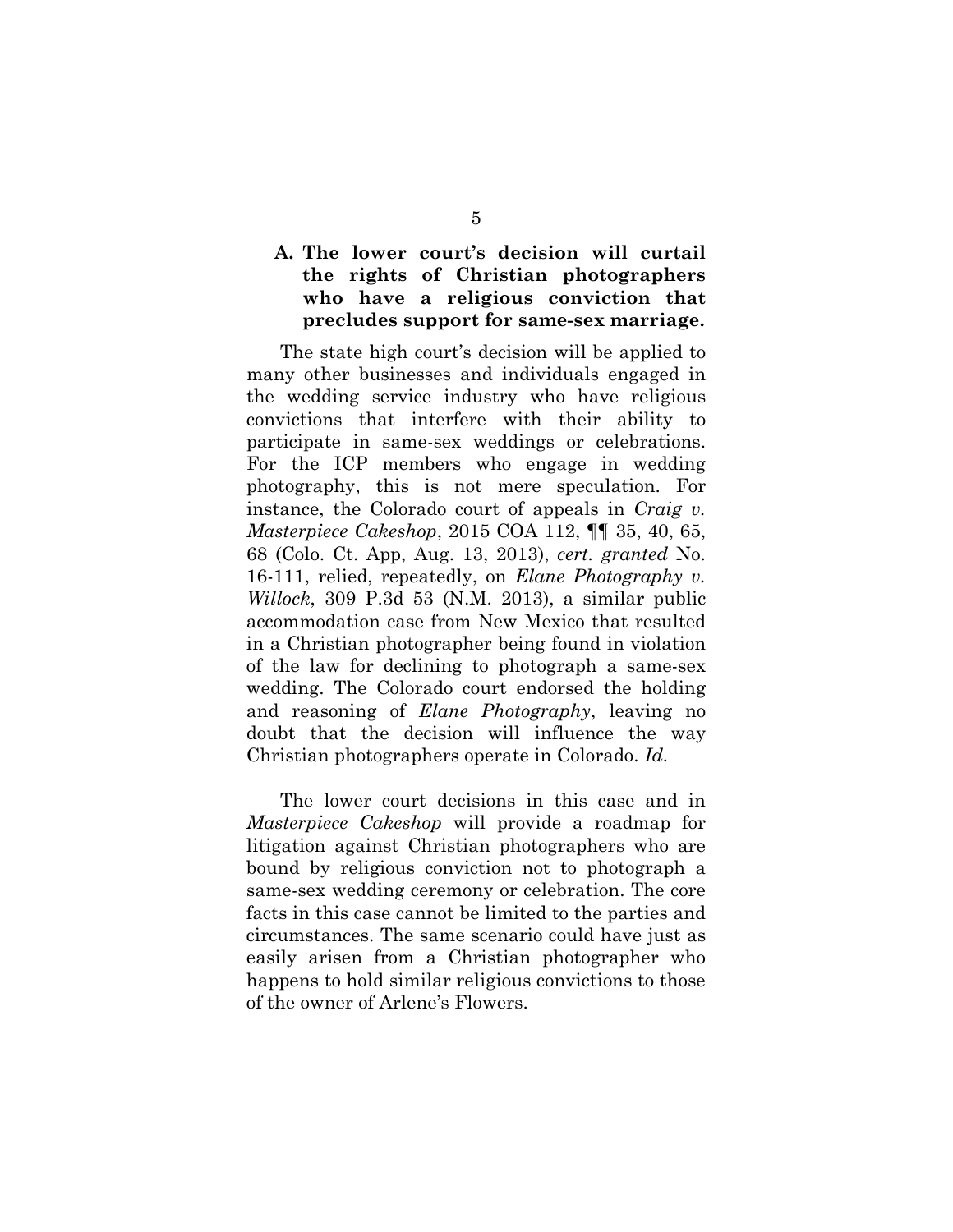As explained in more detail below, photography provides an irreplaceable form of expression that should not, consistent with First Amendment precedent, be subject to compelled speech on account of a state public accommodations law. *See infra* part II. Absent correction from this court, Christian photographers will have their rights chilled by the prospect of litigation under the legal theories adopted by the state high court in this case.

### **B. The lower court decision will curtail the rights of many citizens and businesses, not just florists and photographers.**

Christian photographers, like Arlene's Flowers, are not the only individuals who face the prospect of being "made an example of" through future litigation. The facts of this case may be readily replicated across the spectrum of wedding services providers. All that is necessary to trigger legal liability for acting consistent with one's religious conscience, under the court of appeals' holding, is for the service provider (a public accommodation under the statute) to decline to serve a prospective customer's same-sex wedding. The following list highlights some affected businesses:

- Photographers
- Videographers
- Bakers
- Florists
- Decorators
- Singers and DJs
- Jewelers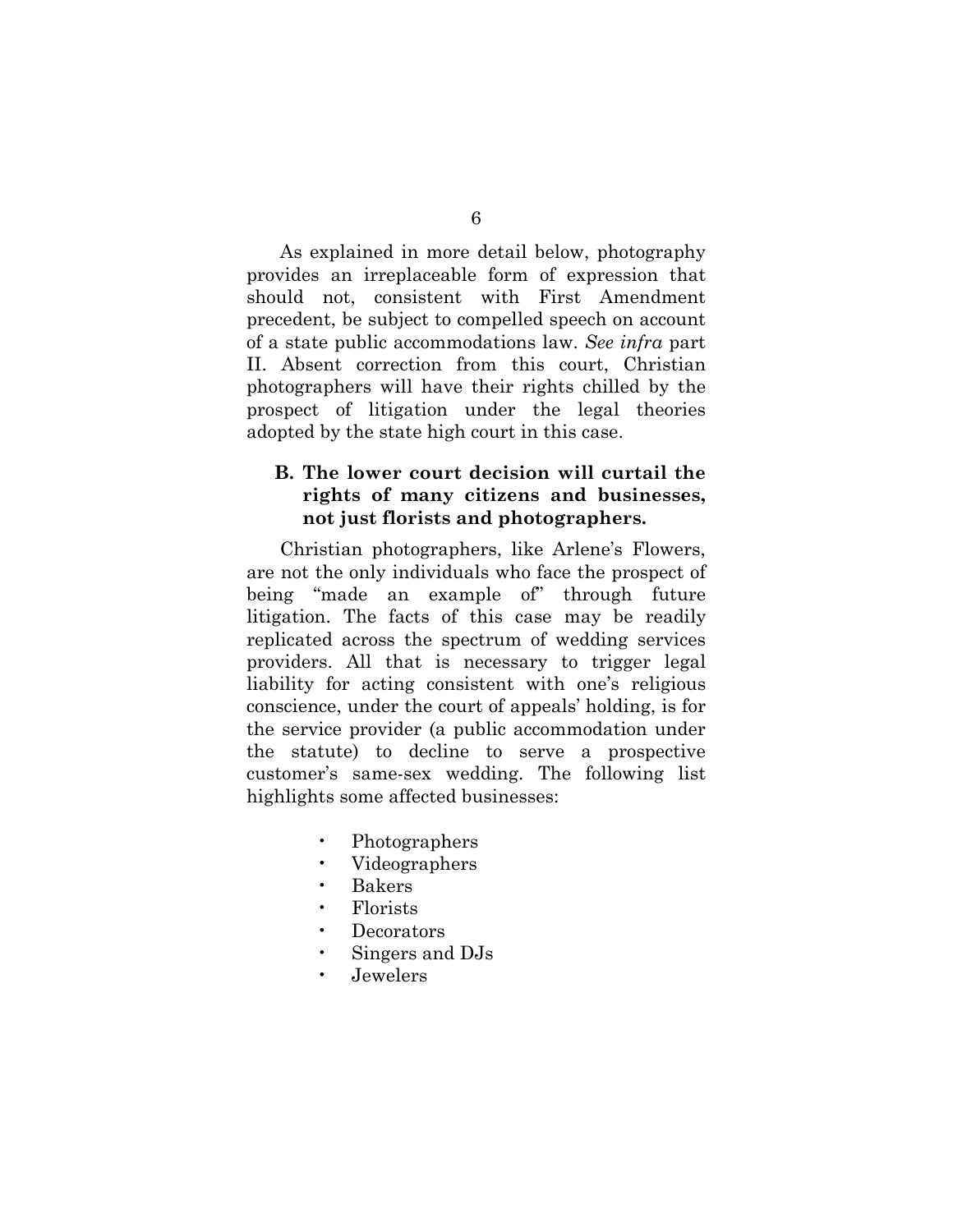The tension between religious service providers and public accommodations laws has increased in recent years. Prominent cases have been brought against artists, such as bakers, photographers, and florists. The conflict is not likely to dissipate as the number of same-sex weddings increases throughout the country.

All these types businesses are currently subject to potential litigation, and may be forced to withdraw from the public sphere. Citizens who believe they are called to act consistent with their sincerely-held religious beliefs in both public and private life will face increasing pressure to withdraw from public life and refrain from speaking and acting consistent with those beliefs. With the dramatic increase in litigation across the country involving same-sex weddings and religious institutions or individuals who are duty-bound not to celebrate a form of marriage contrary to their religious conviction, there will be far more disputes under this law in the future.

### **C. Wedding photography is the artistic expression of the photographer and thus protected by the First Amendment.**

The members of the ICP who chronicle wedding stories through the medium of photography are engaged in protected First Amendment expression. While relatively new on the scale of recorded history, photography has become a universally-beloved form of expression: "Ever since 1839 photography has been a vital means of communication and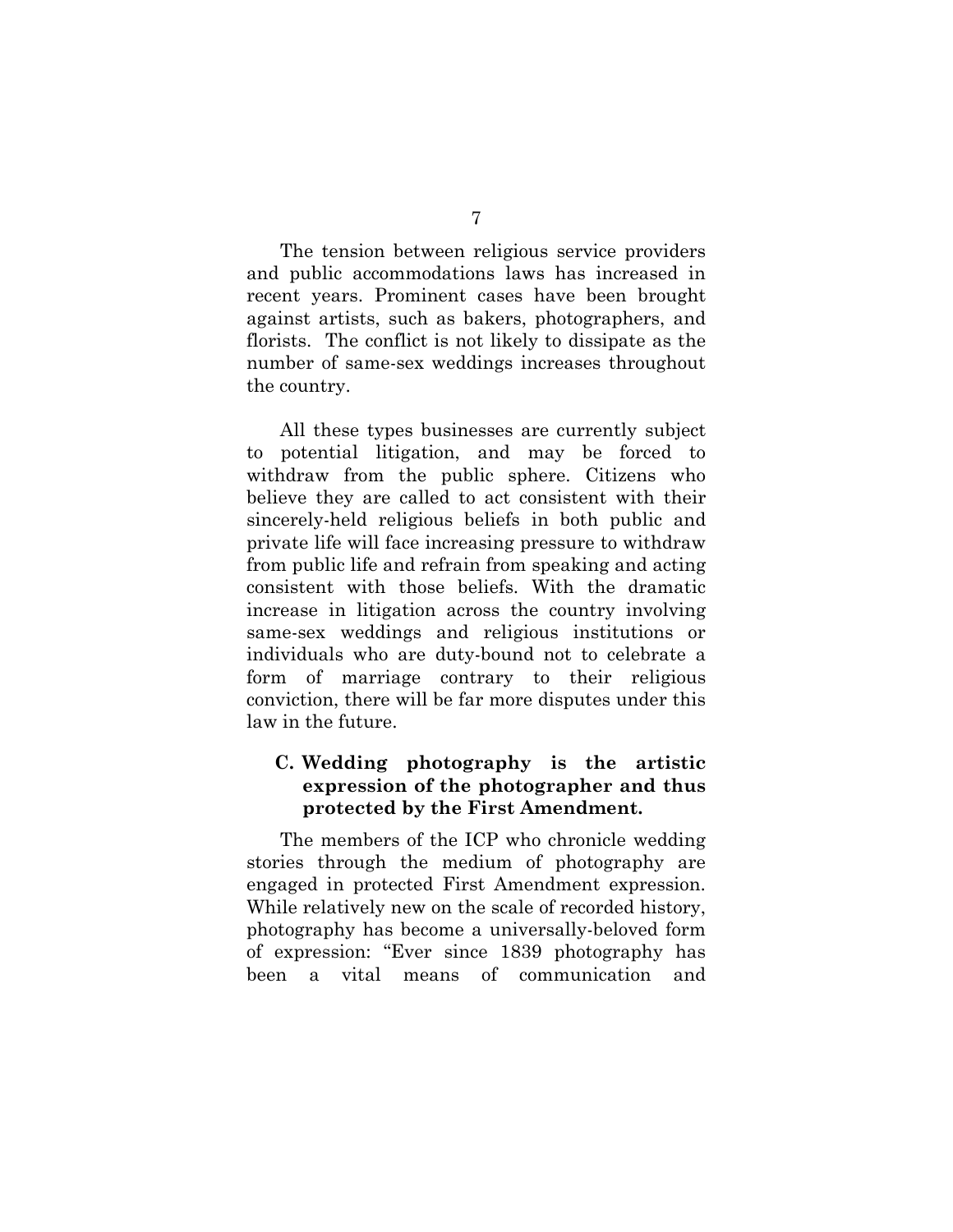expression." Beaumont Newhall, *The History of Photography* 7 (5th ed. 1988); Bill Hurter, *The Best of Wedding Photojournalism* 15 (2d ed. 2010) ("Above all, the skilled wedding photojournalist is an expert storyteller."). Indeed,

> Photography is a form of non-verbal communication. At its best, a photograph conveys a thought from one person, the photographer, to another, the viewer. In this respect, photography is similar to other forms of artistic communication such as painting, sculpture, and music.

Bruce Barnbaum, *The Art of Photography: An Approach to Personal Expression* 1 (1st ed. 5th update 2012). As with more traditional forms of art, many photographers decline to create art that conveys a message contrary to the artist's religious beliefs.

If allowed to stand, the court of appeals' decision threatens the ability of photographers to create art without being compelled to express a message about a same-sex wedding or celebration that conflicts with their sincere convictions. Many photographers who ply their craft for weddings command a premium price due to the artistic value of their skill. It is common for photographers to spend substantial time and effort setting up and obtaining the perfect wedding shot, and then editing the raw images to imprint their unique voice on the finished product. Wedding photography is not fungible. All the characteristics of artistic expression are seen in the wedding photography sphere.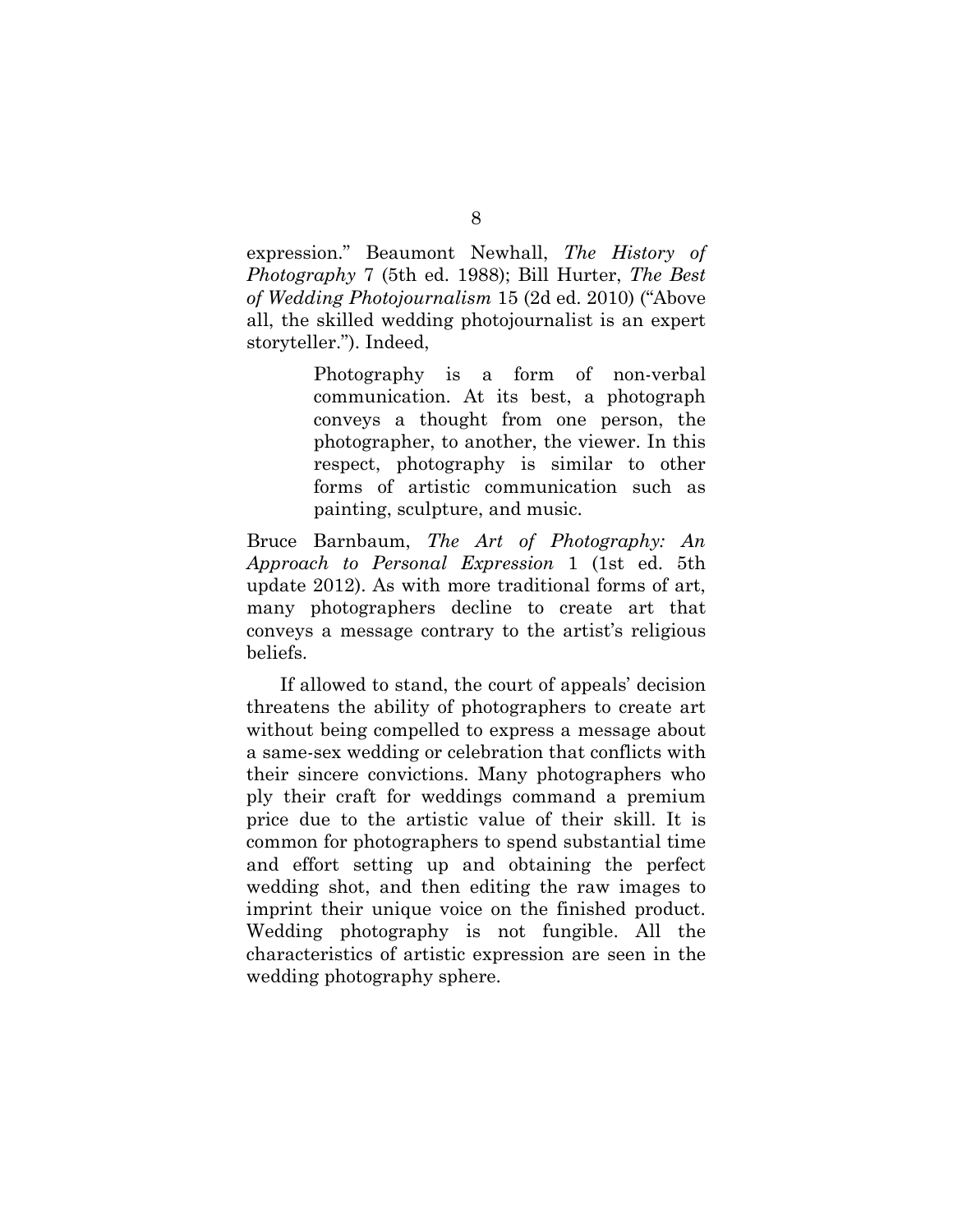#### **II. Washington has undermined broadly-held Free Speech rights.**

The First Amendment's cherished rights to the freedom of speech sits at the core of the American system of government. Free Speech rights are imperiled by the application of Washington's public accommodation law in this circumstance. The members of the ICP recognize the threat to these Constitutional rights as chilling artistic expression beyond the parties to this case. Free Speech often protects, as in this case, religiously motivated speech. A failure to correct the court's opinion below will put a dint in Free Speech protections that serve as an important bulwark of individual liberty.

The Free Speech clause has a venerable tradition of protecting communication and activity beyond the paradigmatic case of audible speech. Petitioner's artistic floral arrangements, similar to the artistic photography that members of the ICP are familiar with, most naturally fit within the Court's artistic expression line of cases. The court below, however, erroneously analyzed the Petitioner's conduct through the lens of expressive conduct cases and compounded the error by misapplying the current state of Free Speech doctrine from those cases.

This Court should correct the error by treating Petitioner's artistic creation as fully protected Free Speech, or at the very least, recognizing that it must be protected as expressive conduct in these circumstances.

### **A. Robust Free Speech protections outside the expressive conduct cases prohibit**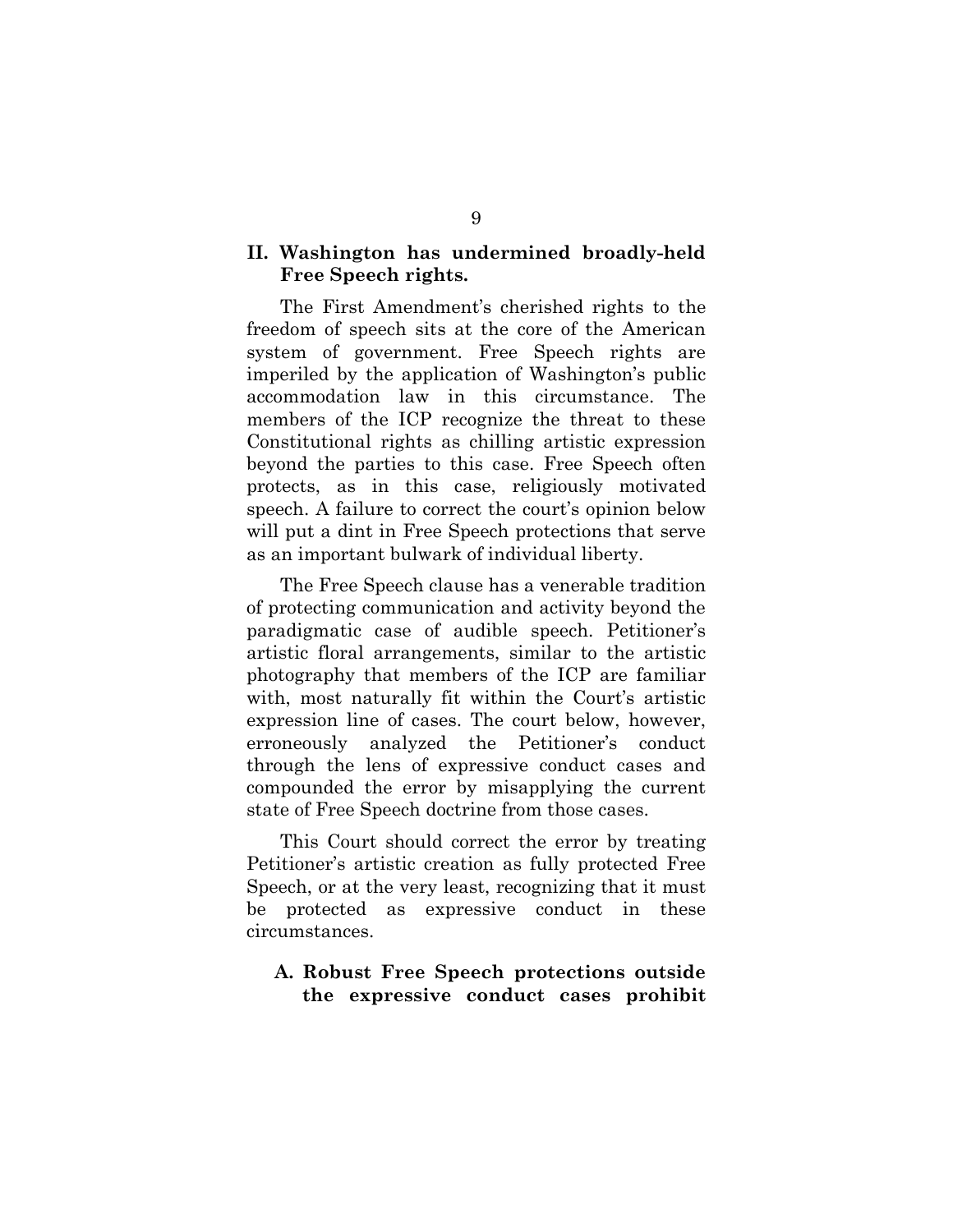#### **Washington State from compelling the creation of art for a wedding.**

The State of Washington, as blessed by its highest court, brings the power of the State to bear against Arlene's Flowers to force a conscientious objector to same-sex marriage to create a customized artistic arrangement of flowers. The First Amendment protects Petitioner from being so compelled. "The right to speak and the right to refrain from speaking are complementary components of the broader concept of 'individual freedom of mind.' " *Wooley v. Maynard*, 430 U.S. 705, 717 (1977) (quoting *W. Va. Bd. of Educ. v. Barnette*, 319 U.S. 624, 637 (1943); *see also Walker v. Texas Div., Sons of Confederate Veterans, Inc.*, 135 S. Ct. 2239, 2253 (2015) ("[T]he First Amendment stringently limits a State's authority to compel a private party to express a view with which the private party disagrees.").

In *Wooley*, the Court examined New Hampshire's law compelling citizens to express the state motto, "Live Free or Die" on license plates. The Court held that requiring this expression made the citizens "an instrument for fostering public adherence to an ideological point of view [they] find[] unacceptable," and this violated the First Amendment. 430 U.S. at 715. This was so because "[t]he First Amendment protects the right of individuals to hold a point of view different from the majority and to refuse to foster … an idea they find morally objectionable." *Id.* 

This Court has consistently shielded private citizens from governmental efforts to compel them to speak against their will. *Miami Herald Publ'g Co. v.*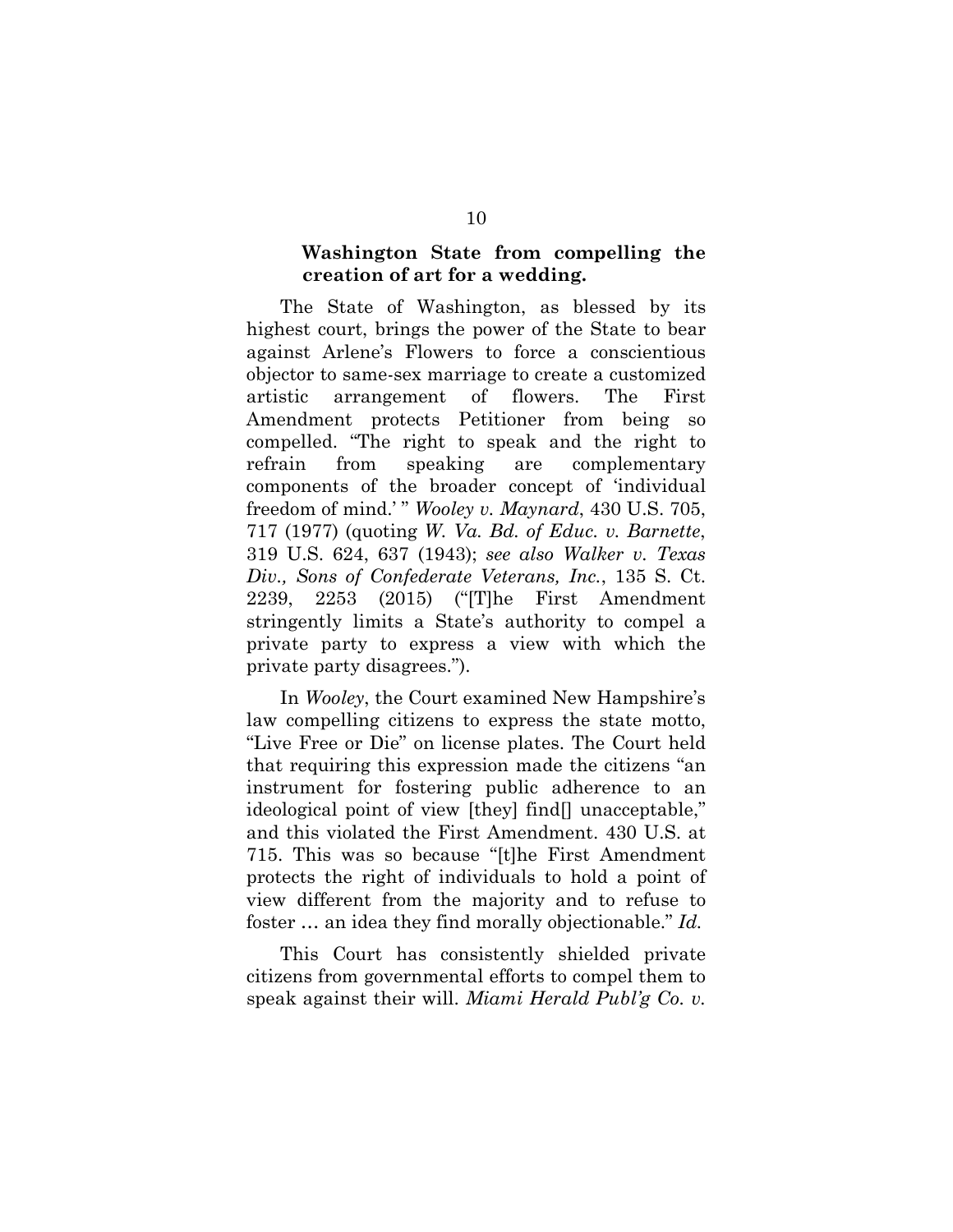*Tornillo*, 418 U.S. 241, 258 (1974) (government may not compel a newspaper to print an unwanted editorial). It matters not that the speech to be protected in this case is artistic, a custom floral arrangement, rather than verbal speech or written words. The Free Speech clause has long protected communication in forms other than verbal speech.

For example, this Court has recognized that paintings, music without lyrics, and poetry are afforded robust First Amendment protection. *See Hurley v. Irish-American Gay, Lesbian & Bisexual Group of Boston*, 515 U.S. 557, 569 (1995) (speaking of the "unquestionably shielded painting of Jackson Pollock, music of Arnold Schöenberg, or Jabberwocky verse of Lewis Carroll"); *see also Ward v. Rock Against Racism*, 491 U.S. 781, 790 (1989) ("The Constitution prohibits [censorship of music] in our own legal order."). Still other cases establish that "pictures, films, paintings, drawings, and engravings," are similarly protected. *Kaplan v. California*, 413 U.S. 115, 119–20 (1973) (stating that "[a]s with pictures, films, paintings, drawings, and engravings, both oral utterance and the printed word have First Amendment protection").

Artistic creation has thus long garnered Free Speech protection as communication outside the literal speech rubric. One lower court has helpfully reviewed the wide range of protected art cases as examples of "self-expression." *See Cressman v. Thompson*, 798 F.3d 938, 951–53 (10th Cir. 2015) (reviewing artistic creation cases). Petitioner's artistic creations easily fall within the protected realm of self-expression such as paintings, music, and pictures. The "expressive character" of a custom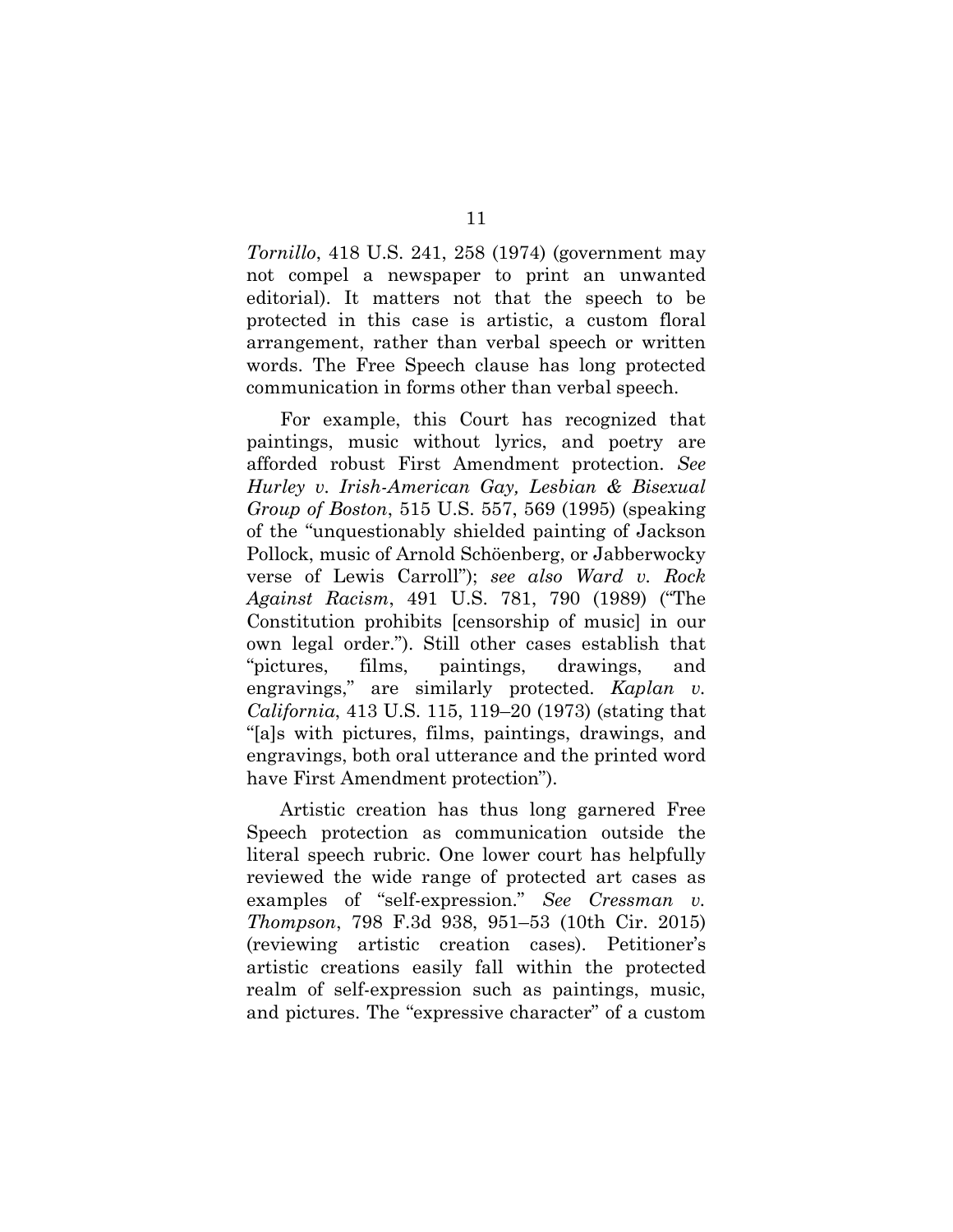floral arrangement, like artistic photography, "falls within a spectrum of protected 'speech' extending outward from the core of overtly political declarations." *Nat'l Endowment for the Arts v. Finley*, 524 U.S. 569, 602–03 (1998).

Similar to the circumstances of this case, this Court has already taken up the conflict between the right against compelled speech in the context of antidiscrimination laws protecting sexual orientation. In *Hurley v. Irish-American Gay, Lesbian & Bisexual Group of Boston*, 515 U.S. 557, 566 (1995) the Court considered whether an annual parade in Boston, organized by a private party, could be forced as a "public accommodation" to admit a gay and lesbian group to march in the parade, contrary to the wishes of the parade organizers. The Court found that the parade was a protected form of expression under the First Amendment and that the public accommodations law could not compel the parade organizers to accept a group claiming protection under the protected class of sexual orientation.

As the Court explained in *Hurley*, "[t]he protected expression that inheres in a parade is not limited to its banners and songs, however, for the Constitution looks beyond written or spoken words as mediums of expression." 515 U.S. at 569. Thus, even though the participant being excluded was "equally expressive," all speech "inherently involves choices of what to say and what to leave unsaid …." *Id.* at 570. The Court held the state public accommodations law, while having a "venerable history," had to make way for the freedom of speech right and the parade organizers' right to be free from compelled expression. *Id.* at 580–81. Here, as a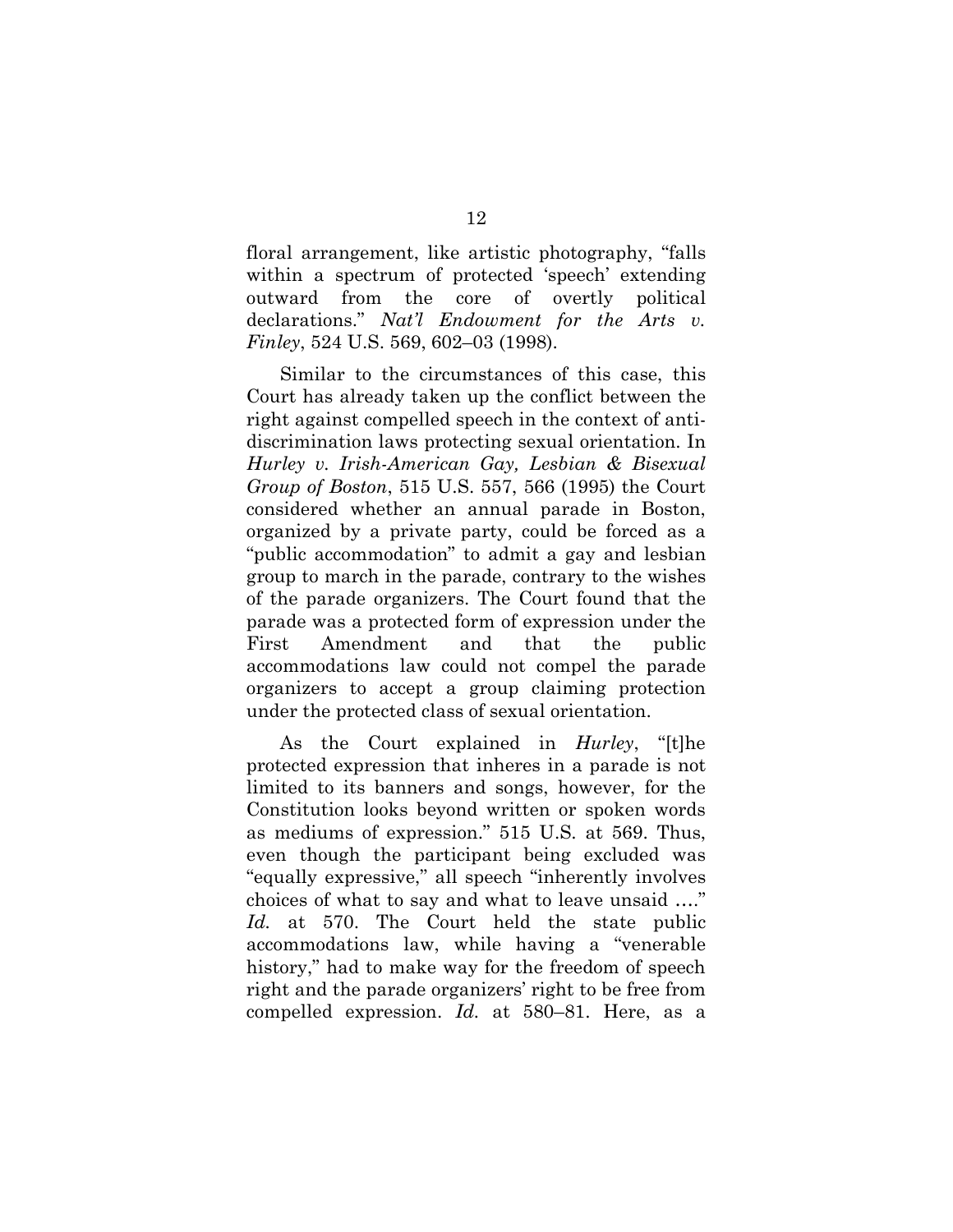matter of compelled artistic expression, the Petitioner's Free Speech rights were violated by the State of Washington.

### **B. Even if viewed as expressive conduct, Petitioner's artistic creations are fully protected by the First Amendment.**

The lower court failed to protect the Petitioner's creative work as Free Speech akin to the traditional artistic creations such as paintings, music, or pictures. Instead, the court looked upon outmoded protest conduct cases as justifying the lack of Free Speech protection for custom wedding arrangements. This was both the wrong doctrine and the wrong conclusion.

First, the lower court should not have applied the protest activity cases, such as *Spence v. Washington,* 418 U.S. 405 (1974), since those cases deal with conduct where the citizen's activity itself is part of the expression. With flag burning, for example, there is no lasting medium of communication; it is simply the act of destroying a flag that is inherently expressive. Creating a custom floral design for a wedding is more like the protected works of art discussed in *Hurley* than like the antiwar protests of *Spence* or even *Johnson*. *See Hurley*, 515 U.S. at 569 (speaking of the "unquestionably shielded painting of Jackson Pollock, music of Arnold Schöenberg, or Jabberwocky verse of Lewis Carroll"). In *Hurley*, there was no discussion of whether paintings or orchestral music meet the two-part test as discussed in *Spence*. *See id.*

While the artistry involved in creating a floral arrangement is without question expressive conduct,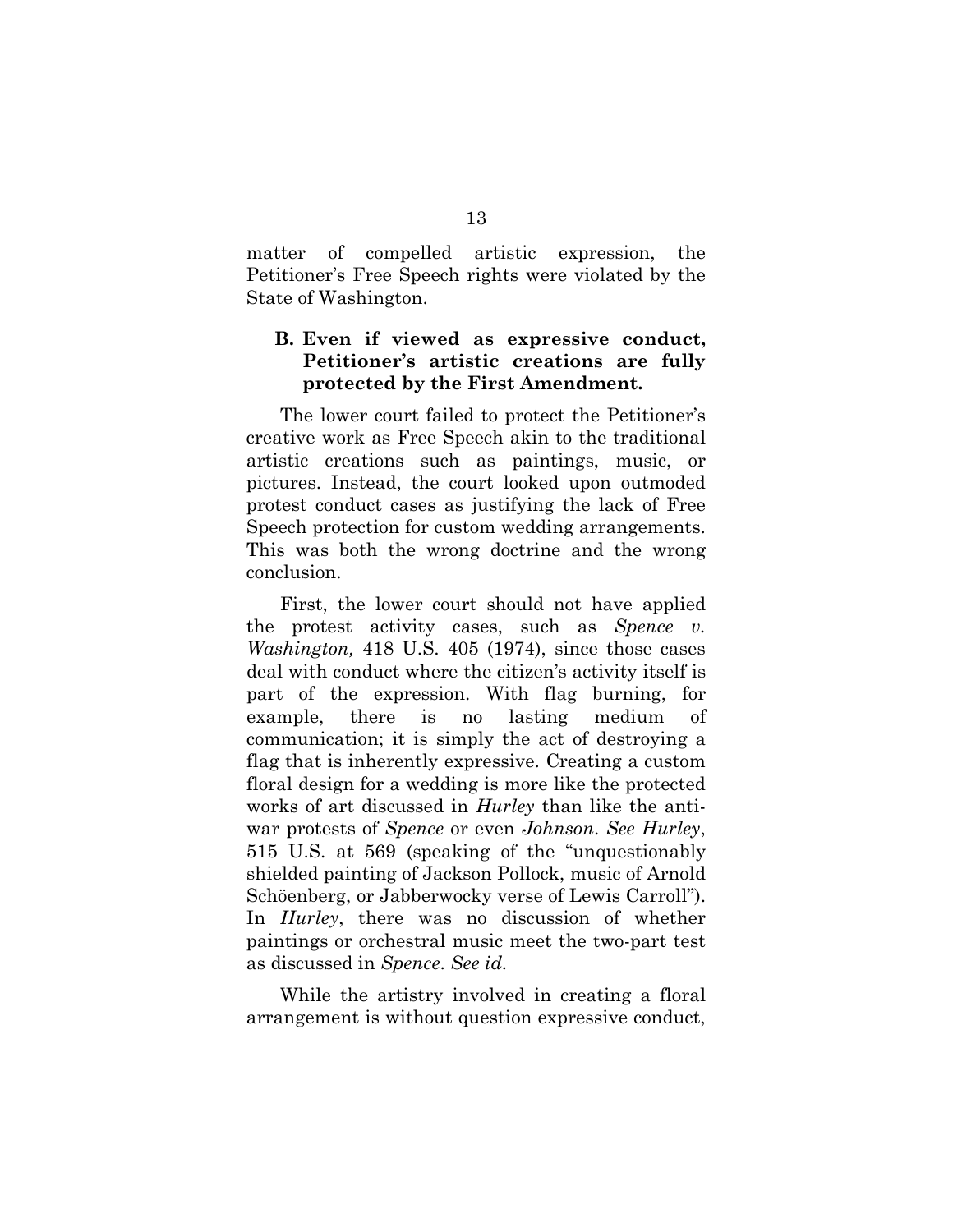it is not the same as the expressive conduct line of cases running through *Spence* and *Johnson*. Rather, the floral arrangement here is a work of art in its finished product—not simply based on the act of creating it. Accordingly, it should not be subject to the test in *Spence* nor the "inherently expressive" test articulated in *Rumsfeld*. The Petitioner's conduct is afforded more First Amendment protection than the expressive conduct line of cases because it is "unquestionably shielded" as a work of art. *Hurley*, 515 U.S. at 569.

Second, even under the expressive conduct line of cases, the Petitioner's activity should have been protected as Free Speech. This Court's expressive conduct free speech cases have focused almost exclusively on protest activity, where the physical activity of the citizen, be it tearing up a draft card or burning an American flag, communicates a message. Before this Court's seminal decision in *Texas v. Johnson*, 491 U.S. 397, 399–402 (1989), upholding the burning of the American Flag as protected Free Speech, some courts, such as the lower court here, have required so-called expressive conduct to communicate a particular message in order to qualify for Free Speech protection.

This additional requirement for Free Speech protection derived from *Spence*, where this Court protected an individual's protesting of military activity by displaying a flag upside down with a peace symbol taped onto the flag. 418 U.S. 405. The *Spence* opinion, contrasting the protest activity with an "act of mindless nihilism" noted that "an intent to convey a particularized message was present." *Id.* at 410–11. This Court has clarified in later cases,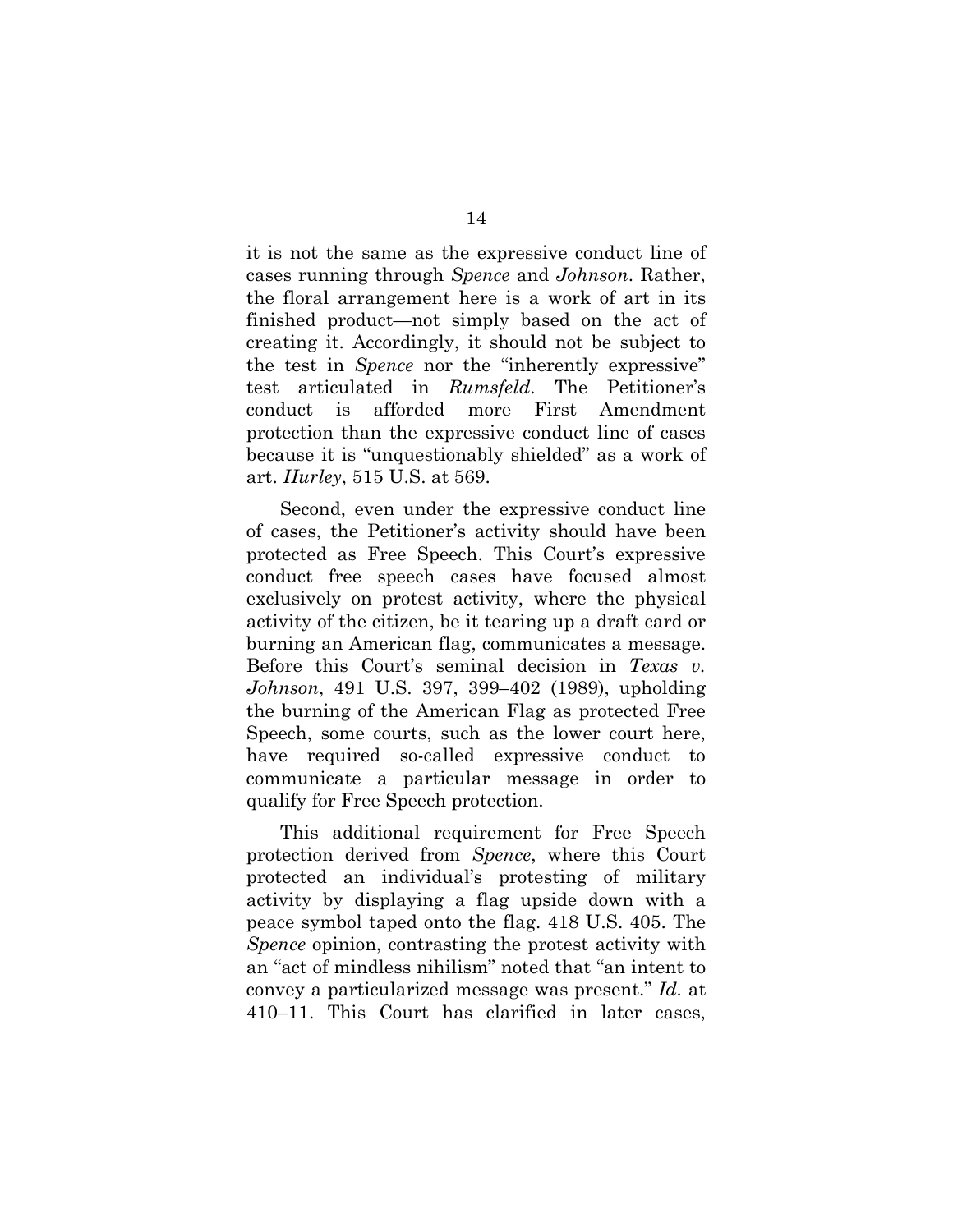however, that even expressive conduct of the protest variety need not be reducible to one precise message to garner Free Speech protection. *See Rumsfeld v. Forum for Academic & Institutional Rights, Inc.*, 547 U.S. 47 (2006) (analyzing military protest activity without reiterating any *Spence* test for a particularized message). The Court now describes protected protest activity as being "inherently expressive" as opposed to conveying any specific message*. Id.* at 66.

Even under the protest cases, as this Court's most recent precedent establishes, the Petitioner's activity should have been given Free Speech protection since the challenged conduct is, without question, communicative and inherently expressive. Thus, if this Court applies the expressive conduct line of cases to Petitioner's floral art, the activity deserves First Amendment protection.

Moreover, as explained above, the Petitioner's communicative activity fits more precisely with artistic conduct afforded more robust Free Speech protection than the anti-military protest activity in the expressive conduct line of cases. Under either line of cases, the Petitioner's conduct should have been afforded protection.

#### **CONCLUSION**

For the foregoing reasons, this Court should grant the Petition for Writ of Certiorari.

Respectfully submitted,